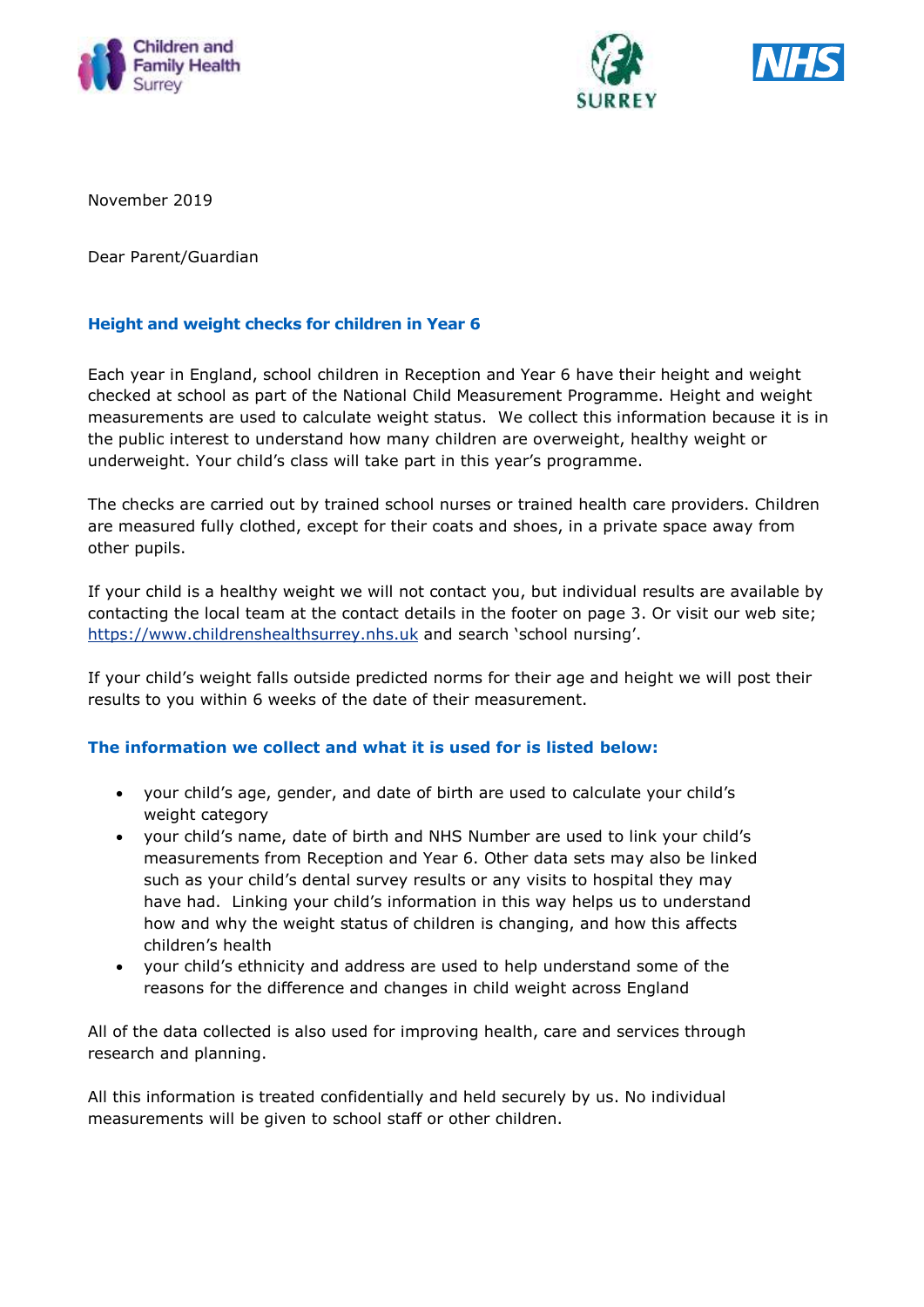### How the data is used

The information collected from all schools in the area will be gathered together and held securely by Surrey County Council. We will store your child's information as part of their local child health record on the NHS's child health information database.

All the information collected about your child will be sent by us to NHS Digital. NHS Digital is responsible for collecting data and information about health and care so that this can be used to monitor and improve the care provided to people across England.

The information collected about your child will also be shared by NHS Digital with Public Health England but in a de-personalised form only. This means Public Health England will not be able to identify your child. Public Health England is responsible for working to protect and improve the nation's health.

Both NHS Digital and Public Health England will use the information from the National Child Measurement Programme to better understand numbers and trends in child weight and body mass index (BMI). This helps with the planning of services to support healthy lifestyles in your area. No information will ever be published by NHS Digital or Public Health England that identifies your child.

De-personalised information from the National Child Measurement Programme may also be shared by NHS Digital with other organisations, such as universities. This is to help improve health, care and services through research and planning. This information cannot be used to identify your child, and NHS Digital only ever shares information for research with the approval of an independent group of experts.

### Withdrawing your child from the National Child Measurement Programme

If you are happy for your child to be measured, you do not need to do anything.

**If you do not want your child's height and weight to be checked, or your child has a medical condition that affects their height or weight please complete the enclosed opt-out form and return it to the school office.**

Children will not be made to take part on the day if they do not want to.

Yours faithfully,

*CFHS School Health Team*

For more information about how to keep you family fit and healthy visit;



 **[www.nhs.uk/change4life](http://www.nhs.uk/change4life) or [www.healthysurrey.org.uk](file:///C:/Users/chrismcdermott/Desktop/www.healthysurrey.org.uk)**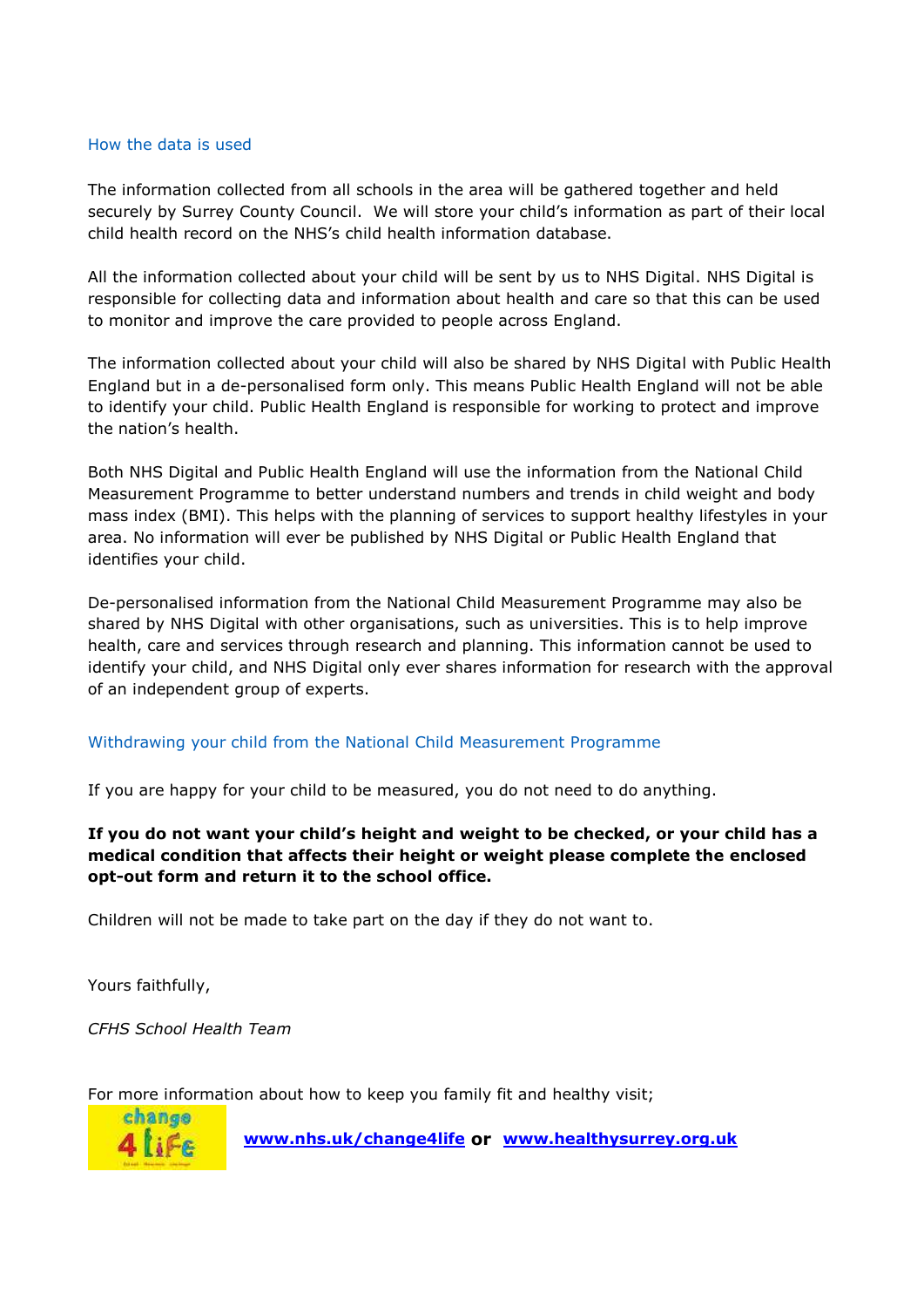## **How your child's data is collected and processed as part of the National Child Measurement Programme (NCMP)**

Local authorities have a legal duty to collect the NCMP data. They do this by following guidance from Public Health England. Local authorities are responsible for making decisions on how the data is collected and for making sure it is protected. Local NCMP service providers are contracted to carry this out; this might be through the school nursing team working in schools or a local healthcare provider. The team collecting the data enter it into the NCMP IT system, which is provided by NHS Digital. The data will also be entered into a local child health information system. Your local authority is responsible for sending the data to NHS Digital. NHS Digital and Public Health England are jointly responsible for the data held at a national level. Your local authority is responsible for the data held locally.

### **The chart below displays what happens to your child's data as part of the NCMP.**



Mid Surrey November 2012 Surrey East November 2014 Surrey West Ewell Court Avenue **41-51 Brighton Road** Denton Road Ewell, Epsom Redhill Woking Surrey KT19 0DZ Surrey RH1 6YS Surrey RH1 6YS Surrey GU21 3LO Tel: 020 8394 8153 Tel: 01737 775465 Tel: 01483 794883

Ewell Court Clinic **Forum House** Forum House Goldsworth Park Health Centre